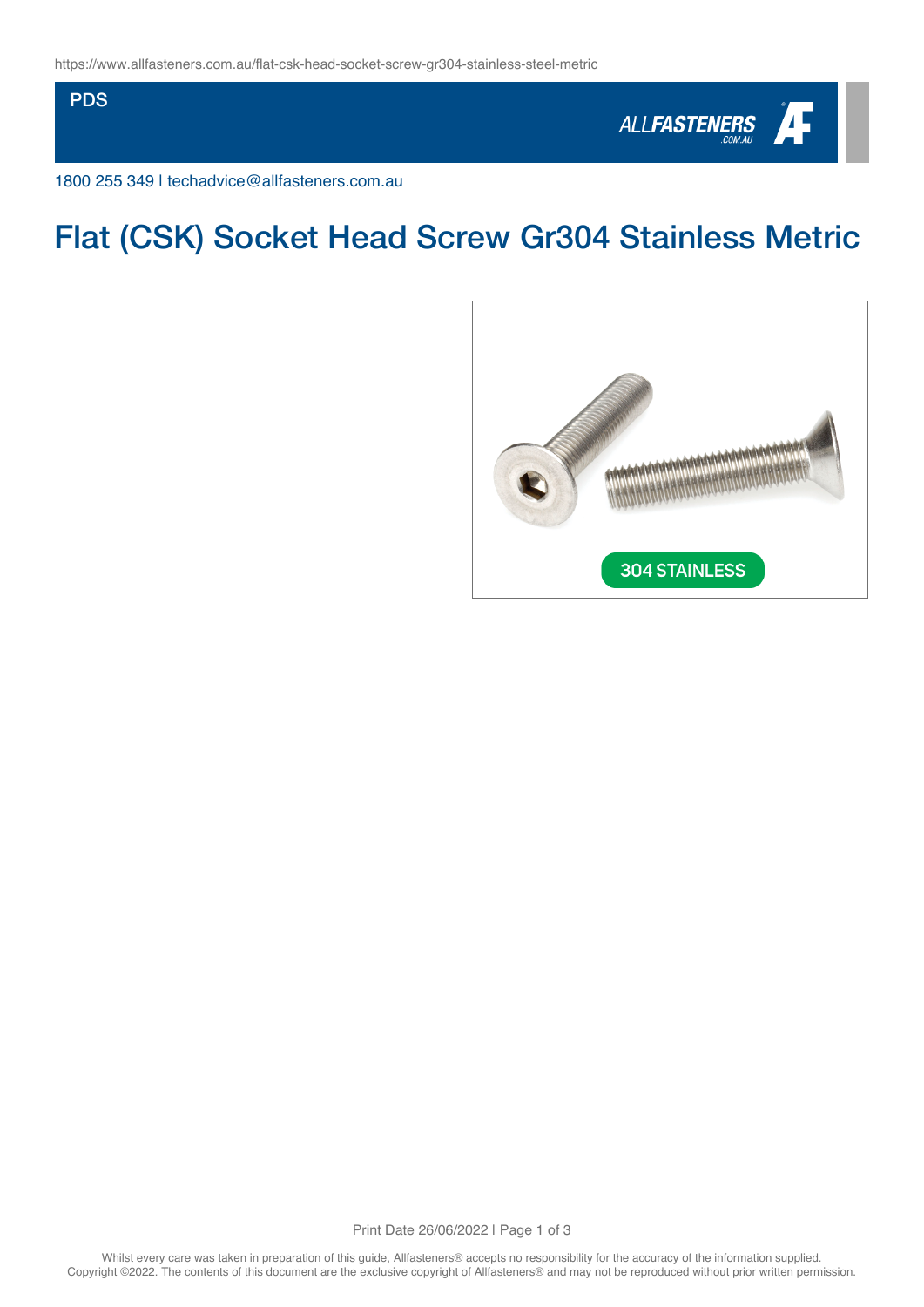### 1800 255 349 | techadvice@allfasteners.com.au

# PRODUCT LIST

| <b>SKU</b>  | Description | Bx. Qty. | Crt. Qty.                |
|-------------|-------------|----------|--------------------------|
| 6KXCS204008 | M4 x 8mm    | 100      |                          |
| 6KXCS204010 | M4 x 10mm   | 100      |                          |
| 6KXCS204012 | M4 x 12mm   | 100      |                          |
| 6KXCS204016 | M4 x 16mm   | 100      |                          |
| 6KXCS204020 | M4 x 20mm   | 100      |                          |
| 6KXCS204025 | M4 x 25mm   | 100      |                          |
| 6KXCS205010 | M5 x 10mm   | 100      |                          |
| 6KXCS205012 | M5 x 12mm   | 100      |                          |
| 6KXCS205016 | M5 x 16mm   | 100      |                          |
| 6KXCS205020 | M5 x 20mm   | 100      |                          |
| 6KXCS205025 | M5 x 25mm   | 100      |                          |
| 6KXCS205030 | M5 x 30mm   | 100      |                          |
| 6KXCS205040 | M5 x 40mm   | 100      |                          |
| 6KXCS206010 | M6 x 10mm   | 100      |                          |
| 6KXCS206012 | M6 x 12mm   | 100      |                          |
| 6KXCS206016 | M6 x 16mm   | 100      |                          |
| 6KXCS206020 | M6 x 20mm   | 100      |                          |
| 6KXCS206025 | M6 x 25mm   | 100      |                          |
| 6KXCS206030 | M6 x 30mm   | 100      | $\overline{\phantom{a}}$ |
| 6KXCS206035 | M6 x 35mm   | 100      |                          |
| 6KXCS206040 | M6 x 40mm   | 100      |                          |
| 6KXCS208016 | M8 x 16mm   | 100      |                          |
| 6KXCS208020 | M8 x 20mm   | 100      |                          |
| 6KXCS208025 | M8 x 25mm   | 100      |                          |
| 6KXCS208030 | M8 x 30mm   | 100      |                          |

**The Co** ٦

#### Print Date 26/06/2022 | Page 2 of 3